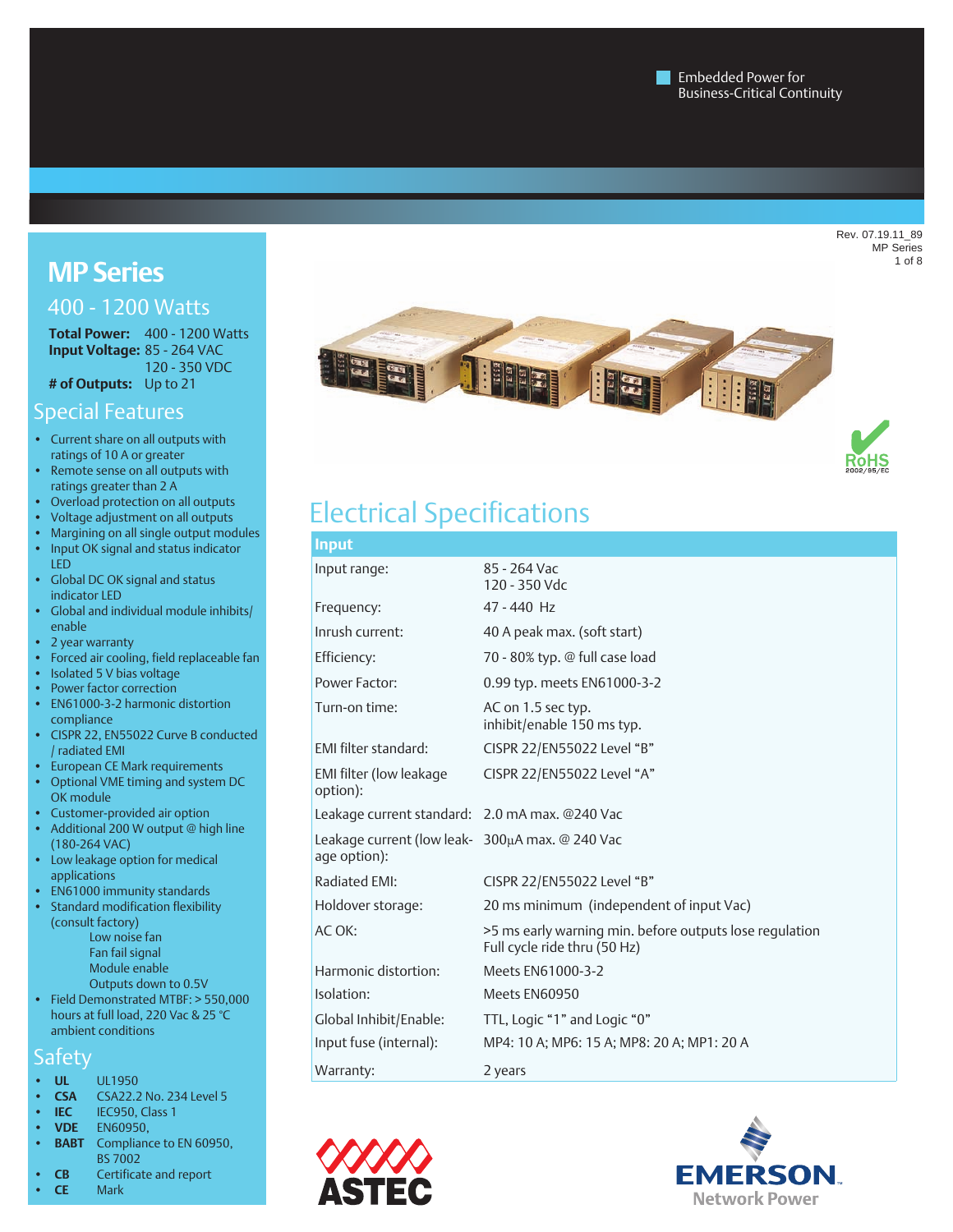Rev. 07.19.11\_89 MP Series 2 of 8

| <b>Output</b>                                            |                                                                                                                     | <b>Output (cont.)</b>                                                                          |                                                                                      |  |  |
|----------------------------------------------------------|---------------------------------------------------------------------------------------------------------------------|------------------------------------------------------------------------------------------------|--------------------------------------------------------------------------------------|--|--|
| Adjustment range:                                        | ± 10% minimum all outputs                                                                                           | Thermal protection:                                                                            | All outputs disabled when internal temp                                              |  |  |
| Margining:                                               | $\pm$ 4 - 6% nominal <sup>1</sup>                                                                                   |                                                                                                | exceeds safe operating range. > 5ms                                                  |  |  |
| Overall regulation:                                      | $0.4\%$ or $20mV$ max.                                                                                              | Remote sense:                                                                                  | warning (AC OK signal) before shutdown<br>Up to 0.5 V total drop (not avbl on triple |  |  |
|                                                          | (36 W modules 4% maximum)                                                                                           |                                                                                                | output module)                                                                       |  |  |
| Ripple:                                                  | RMS: 0.1% or 10mV, whichever is greater<br>Pk-Pk: 1.0% or 50mV, whichever is greater<br>Bandwidth limited to 20 MHz | Single wire parallel:                                                                          | Current share to within 2% of total rated<br>current <sup>2</sup>                    |  |  |
| Dynamic response:                                        | < 2% or 100 mV, with 25% load step                                                                                  | DC OK:                                                                                         | -2% to -8% of nominal for any monitored<br>output <sup>2</sup>                       |  |  |
| Recovery time:                                           | To within $1\%$ in < 300 µsec                                                                                       | Minimum load:                                                                                  | Not required on single or triple output. 10%                                         |  |  |
| Overcurrent<br>protection:**                             | Single output module & main output of<br>dual output module                                                         |                                                                                                | required on main of dual output <sup>3</sup>                                         |  |  |
|                                                          | 105-120% of rated output current.                                                                                   | Housekeeping bias                                                                              | 5 Vdc @ 1.0 A max. present whenever AC                                               |  |  |
|                                                          | Aux output of dual output module 105-                                                                               | voltage:                                                                                       | input is applied                                                                     |  |  |
|                                                          | 140% of rated output current                                                                                        | Module inhibit:                                                                                | TTL, isolated, singles and dual (both<br>outputs) only                               |  |  |
| Short-circuit protection:                                | Protected for continuous short-circuit                                                                              | Switching frequency:                                                                           | 250k Hz                                                                              |  |  |
|                                                          | Recovery auto upon removal of short                                                                                 | Output/Output isolation:                                                                       | >1 Megohm                                                                            |  |  |
| Overvoltage protection:                                  |                                                                                                                     | VME signal option board:                                                                       | POR signal & quad external DC OK                                                     |  |  |
| (measured at sense<br>connection)                        |                                                                                                                     | Hold-up module (HUP):                                                                          | 1-slot module providing additional 34mSec                                            |  |  |
|                                                          | Single output module: 2-5.5 V 122-134%; 6-60 V 100-120%                                                             |                                                                                                | (60mSec total); hold-up @ 600 W loading.                                             |  |  |
|                                                          | Dual output module: 2-6 V 122-134%; 8-28 V 110-120%                                                                 | 1. Single output modules only.                                                                 |                                                                                      |  |  |
|                                                          | Triple output module: No overvoltage protection provided.                                                           | 2. Single and main of dual output modules only                                                 |                                                                                      |  |  |
| Recycle AC input voltage to reset OVP<br>circuit         |                                                                                                                     | 3. Contact factory for optional preload if required                                            |                                                                                      |  |  |
| Reverse voltage protection: 100% of rated output current |                                                                                                                     | Field Demonstrated MTBF: > 550,000 hours at full load, 220 Vac and<br>25 °C ambient conditions |                                                                                      |  |  |

# Environmental Specifications

| Operating temperature:   | -20 °C to 50 °C (start $@0$ °C)                   |  |  |  |  |
|--------------------------|---------------------------------------------------|--|--|--|--|
|                          | (derate each output linearly to 50% at 70 °C)     |  |  |  |  |
|                          | (-20 °C to 40 °C max. with rear air option)       |  |  |  |  |
| Shock/Vibration:         | Mil-Hdbk 810E                                     |  |  |  |  |
| Humidity:                | 95% non-condensing                                |  |  |  |  |
| Storage temperature:     | -40 °C to 85 °C                                   |  |  |  |  |
| Temperature coefficient: | $0.02\%$ per $°C$                                 |  |  |  |  |
| Cooling:                 | Internal DC fan or customer provided air (option) |  |  |  |  |

# Output Module Line-up

| Module Type                            | Single  | Single         | Single    | Dual                | <b>Triple</b> |
|----------------------------------------|---------|----------------|-----------|---------------------|---------------|
| Output                                 |         |                |           | $\overline{2}$      | 3             |
| Max output power                       | 210W    | 360W           | 600W      | 144 W               | 36W           |
| Max output current                     | 35 A    | 60 A           | 120 A     | 10A                 | 2 A           |
| <b>Volts</b>                           | $2-60V$ | $2 - 60V$      | $2 - 60V$ | $2 - 28V$           | 2-28V         |
| Standard voltage increments            | 25      | 25             | 25        | 19                  | 18            |
| Remote sense on outputs                | Yes     | Yes            | Yes       | Yes, both           | No            |
| Remote margin/V-Program                | Yes     | Yes            | Yes       | No.                 | No.           |
| Module Inhibit (isolated)              | Yes     | Yes            | Yes       | $- -$               | --            |
| Single wire active current share       | Yes     | Yes            | Yes       | Yes, main only      | $-$           |
| Over voltage / over current protection | Yes     | Yes            | Yes       | Yes                 | Over current  |
| Minimum load required                  | No      | No.            | No.       | Yes (10%) main only | No.           |
| Slots occupied in any MP case          |         | $\overline{2}$ | 3         |                     |               |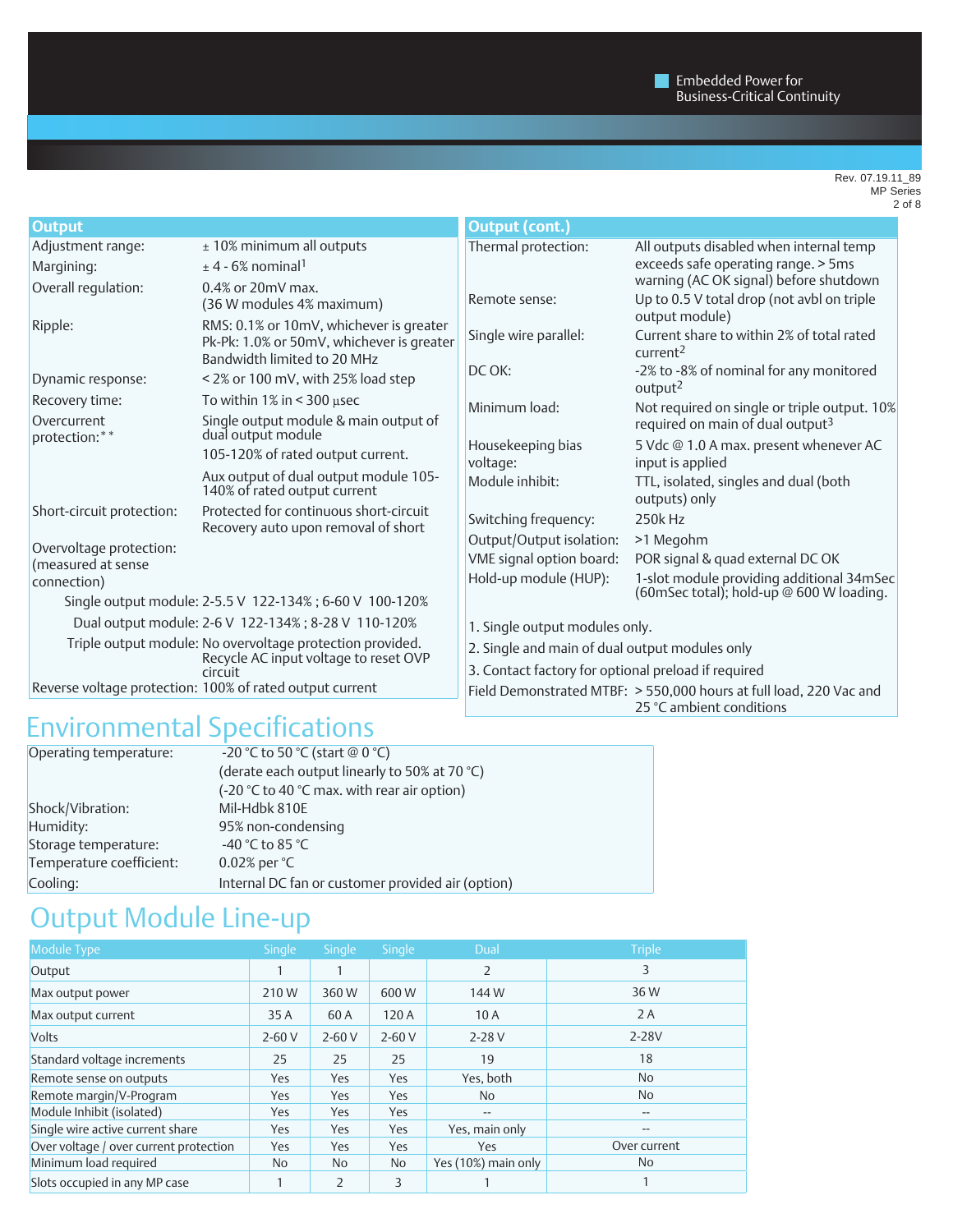# Output Module Voltage/Current

| Voltage         | Voltage<br>Code | Single Output Module Code |                | Dual Output**  |                          | <b>Triple Output</b>     |                                                      |                   |                |
|-----------------|-----------------|---------------------------|----------------|----------------|--------------------------|--------------------------|------------------------------------------------------|-------------------|----------------|
|                 |                 | $\mathbf{1}$              | $\overline{2}$ | $\overline{3}$ | V <sub>1</sub>           | V <sub>2</sub>           | V <sub>1</sub>                                       | V <sub>2</sub>    | V <sub>3</sub> |
| 2V              | Α               | 35A                       | 60 A           | 120 A          | -                        | 10A                      | $\qquad \qquad -$                                    | $\qquad \qquad -$ | 2A             |
| 2.2V            | B               | 35A                       | 60 A           | 120 A          | $\overline{\phantom{0}}$ | 10 A                     | $\overline{\phantom{0}}$                             |                   | 2A             |
| 3V              | C               | 35 A                      | 60 A           | 120 A          | $\overline{\phantom{0}}$ | 10 A                     | $\qquad \qquad -$                                    | $\qquad \qquad -$ | 2 A            |
| 3.3V            | D               | 35A                       | 60 A           | 120 A          | $\equiv$                 | 10 A                     | —                                                    |                   | 2A             |
| 5V              | E               | 35 A                      | 60 A           | 120 A          | 10A                      | 10 A                     |                                                      | —                 | 2A             |
| 5.2V            | F               | 35 A                      | 60 A           | 115 A          |                          | 10 A                     | $\overline{\phantom{0}}$                             | —                 | 2A             |
| 5.5V            | C               | 34 A                      | 58 A           | 109 A          |                          | 10A                      |                                                      |                   | 2A             |
| 6.0V            | Н               | 23 A                      | 42 A           | 78 A           |                          | 10A                      |                                                      |                   | 2 A            |
| 8.0 V           | I               | 20 A                      | 36 A           | 68 A           |                          |                          | 1 A                                                  | 1 A               | 1 A            |
| 10V             |                 | 18 A                      | 32 A           | 60 A           |                          |                          | 1 A                                                  | 1 A               | 1 A            |
| 11 V            | К               | 17 A                      | 31 A           | 54.5 A         |                          | $\overline{\phantom{0}}$ | 1 A                                                  | 1 A               | 1 A            |
| 12 V            | L               | 17 A                      | 30 A           | 50 A           | 10A                      | 4A                       | 1 A                                                  | 1 A               | 1 A            |
| 14 <sub>V</sub> | M               | 14 A                      | 21 A           | 40.5 A         | 9 A                      | 4A                       | 1 A                                                  | 1 A               | 1 A            |
| 15V             | N               | 14 A                      | 20 A           | 39 A           | 8 A                      | 4 A                      | 1 A                                                  | 1 A               | 1 A            |
| 18 <sub>V</sub> | $\circ$         | 11 A                      | 19 A           | 33.3 A         |                          |                          | $\qquad \qquad -$                                    | 0.5A              | 0.5A           |
| 20 V            | P               | 10.5A                     | 18 A           | 30 A           |                          | $\overline{\phantom{0}}$ | $\overline{\phantom{0}}$                             | 0.5A              | 0.5A           |
| 24 V            | Q               | 8.5 A                     | 15 A           | 23.5 A         | 4 A                      | 2 A                      | $\overline{\phantom{0}}$                             | 0.5A              | 0.5A           |
| 28 V            | R               | 6.7 A                     | 12.8 A         | 21.4A          | 3 A                      | 2 A                      | $\qquad \qquad -$                                    | 0.5A              | 0.5A           |
| 30 V            | S               | 6.5A                      | 12 A           | 20 A           |                          |                          |                                                      |                   |                |
| 33 V            | T               | 6.2A                      | 10.9A          | 18.2 A         | $\overline{\phantom{0}}$ |                          |                                                      |                   |                |
| 36 V            | U               | 5.8A                      | 10A            | 16.6 A         |                          |                          |                                                      |                   |                |
| 42 V            | V               | 4.2 A                     | 7.5A           | 12.5A          |                          |                          |                                                      |                   |                |
| 48 V            | W               | 4.0A                      | 7.5A           | 12.5A          | $\qquad \qquad -$        | $\qquad \qquad -$        |                                                      |                   |                |
| 54 V            | X               | 3.7A                      | 6.0A           | 11 A           |                          |                          |                                                      |                   |                |
| 60 V            | Y               | 3.5A                      | 6.0A           | 10A            |                          |                          |                                                      | —                 |                |
|                 |                 |                           |                |                |                          |                          |                                                      |                   |                |
| Non-std*        | Z               |                           |                |                |                          |                          | Special Voltage - Consult Factory for specifications |                   |                |
| 2.4 V - 2.7 V   |                 | 35A                       | 60A            | 120 A          |                          | 10A                      | $\qquad \qquad -$                                    |                   | 2 A            |
| $3.6 V - 4.5 V$ |                 | 35 A                      | 60 A           | 120 A          |                          | 10A                      |                                                      |                   | 2A             |
| 6.6 V - 9.2 V   |                 | 20 A                      | 36 A           | 68 A           | 10A                      | 4 A                      |                                                      |                   | 1 A            |
| $8.8 V - 9.0 V$ |                 | 18A                       | 32 A           | 60 A           | 10A                      | 4A                       |                                                      |                   | 1 A            |

|        | <b>Parallel Codes</b> |        |       |      |                   |                   |                                                                                                                                           |
|--------|-----------------------|--------|-------|------|-------------------|-------------------|-------------------------------------------------------------------------------------------------------------------------------------------|
|        |                       |        |       |      |                   |                   | $\frac{16}{5} \left  \frac{3}{5} \right  \left  \frac{2}{5} \right  \left  \frac{2}{5} \right  \left  \frac{1}{5} \right $ MP4 & MP6      |
|        |                       |        |       |      |                   |                   | $\frac{16}{56}$ $\frac{16}{56}$ $\frac{1}{56}$ $\frac{1}{56}$ $\frac{1}{56}$ $\frac{1}{56}$ $\frac{1}{56}$ $\frac{1}{56}$ available slots |
| Slot : |                       | slot 5 | slot4 | slot | Slot <sub>2</sub> | Slot <sub>1</sub> | MP1<br>available slots                                                                                                                    |
| 7      | 6                     | 5      | Δ     | 3    | $\overline{2}$    | 1                 |                                                                                                                                           |
|        |                       |        |       |      |                   |                   | $0 = no$ parallel                                                                                                                         |
| ٠      |                       |        |       |      |                   |                   | $1 = 182$                                                                                                                                 |
|        |                       |        |       |      |                   |                   | $2 = 283$                                                                                                                                 |
|        |                       |        |       |      |                   |                   | $3 = 384$                                                                                                                                 |
|        |                       |        |       |      |                   |                   | $4 = 485$                                                                                                                                 |
|        |                       |        |       |      |                   |                   | $5 = 38485$                                                                                                                               |
|        |                       |        | Ω     | e    | ٠                 | $\bullet$         | $6 = 586$                                                                                                                                 |
|        |                       |        |       |      |                   |                   | $7 = 48586$                                                                                                                               |
|        |                       |        |       |      |                   |                   | $8 = 6 & 7$                                                                                                                               |
|        |                       |        |       |      |                   | $\bullet$         | $9 = 3 & 4 & 6 & 7$                                                                                                                       |
|        |                       |        |       |      |                   |                   | $A = 182, 384, 586$                                                                                                                       |
|        |                       |        |       |      |                   |                   | $C = 2 & 3, 4 & 5$                                                                                                                        |
|        |                       |        |       |      |                   | ٠                 | $E = 384, 586$                                                                                                                            |
|        |                       |        |       |      |                   | $\bullet$         | $F = 283, 485, 687$                                                                                                                       |
|        |                       |        |       |      |                   |                   |                                                                                                                                           |

Notes:

1. Omit digits that do not apply.

- 2. Specify modules from lowest number of outputs to highest. (Single/Dual/Triple)
- 3. If number of outputs are equal, specify modules from highest to lowest power increments. If power increments are equal, specify in descending alphabetical order (1A, B, C . . .).
- 4. Always start with Slot 1.
- 5. All MP model configurations created using this selection guide are standard MP products with standard availability and lead times.
- 6. Optional VME/DCOK module must always be located in the last slot. Module designator is "VME".

### **Ordering Information**

| <b>Case Size</b>                                                                                                                                                                                                                                                                                                                                                                            | <b>Add-on Modules</b>                                                                                                                                                                                                                                                                                                                                | <b>Case Option Codes</b>                                          | <b>Hardware Code</b>                                                                                                                                                                                                                                                                                                                                  |                                       |
|---------------------------------------------------------------------------------------------------------------------------------------------------------------------------------------------------------------------------------------------------------------------------------------------------------------------------------------------------------------------------------------------|------------------------------------------------------------------------------------------------------------------------------------------------------------------------------------------------------------------------------------------------------------------------------------------------------------------------------------------------------|-------------------------------------------------------------------|-------------------------------------------------------------------------------------------------------------------------------------------------------------------------------------------------------------------------------------------------------------------------------------------------------------------------------------------------------|---------------------------------------|
| MP1                                                                                                                                                                                                                                                                                                                                                                                         | $-3L - 2E - 1Q - 4LL$                                                                                                                                                                                                                                                                                                                                | - HUP                                                             | $-00$                                                                                                                                                                                                                                                                                                                                                 | -###                                  |
| Case Size (mm)<br>$4 = 2.5" \times 5" \times 10"$ ; 400 W-600 W, 5 Slots<br>$(63.5 \times 127 \times 254)$<br>$6 = 2.5" \times 5" \times 11"$ ; 600 W-800 W, 5 Slots<br>$(63.5 \times 127 \times 279.4)$<br>8 = 2.5" x 7" x 10"; 800 W-1000 W, 6 Slots<br>$(63.5 \times 177.8 \times 254)$<br>$= 2.5" \times 8" \times 11"$ ; 1000 W-1200 W, 7 Slots*<br>$(63.5 \times 203.2 \times 279.4)$ | <b>Module Codes</b><br>Module/Voltage/Option Codes<br>Module codes:<br>(None) = $36$ W triple O/P (1 slot)<br>$= 210$ W single O/P (1 slot)<br>$2 = 360$ W single O/P (2 slot)<br>$3 = 600$ W single O/P (3 slot)<br>$4 = 144$ W dual O/P (1 slot)<br>$5 - 9 =$ future<br><b>Voltage Codes:</b><br>See Output Module Voltage/<br>Current table above | HUP = Hold up module<br>$VME = VME POR signal$<br>and isolated DC | <b>Case Option Codes</b><br>First digit<br>$0 - 9$ = parallel code<br>(See Parallel Codes table above)<br>Second digit<br><b>Standard Options</b><br>$0 = No$ options<br>1 = Rear Air Exhaust<br>$3 = Global$ enable<br>$5 = Opt 1 + Opt 3$<br>M = Low Leakage<br>$N =$ Low Leakage + Opt 1<br>$P = Low$ Leakage + Opt 3<br>$R =$ Low Leakage + Opt 5 | Factory assigned<br>for modifications |

Rev. 07.19.11\_89 MP Series 3 of 8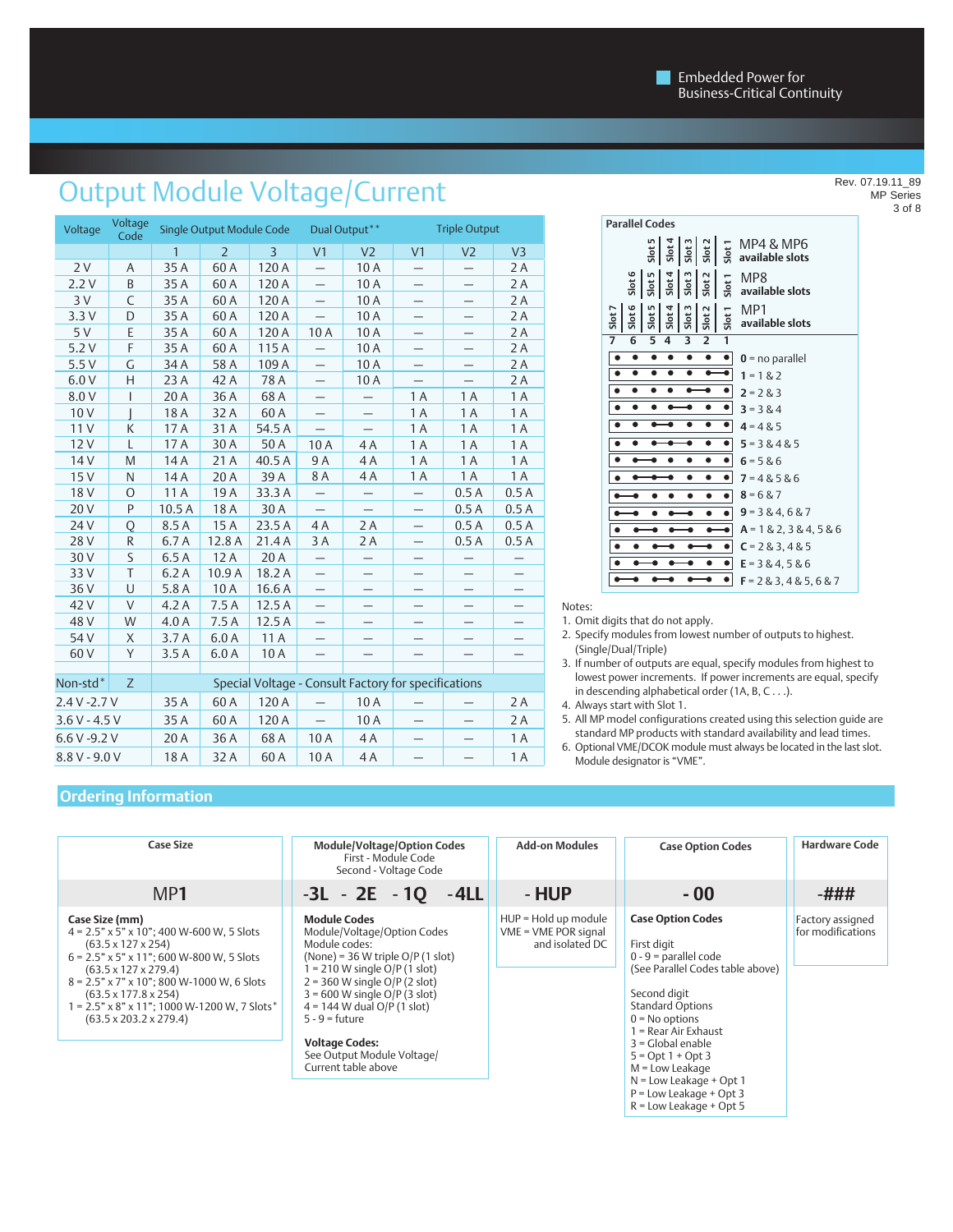RRev. 07.19.11\_89 MP Series 4 of 8



## **Single**



210 W



360 W



600 W

**Dual**



144 W

# **Triple**

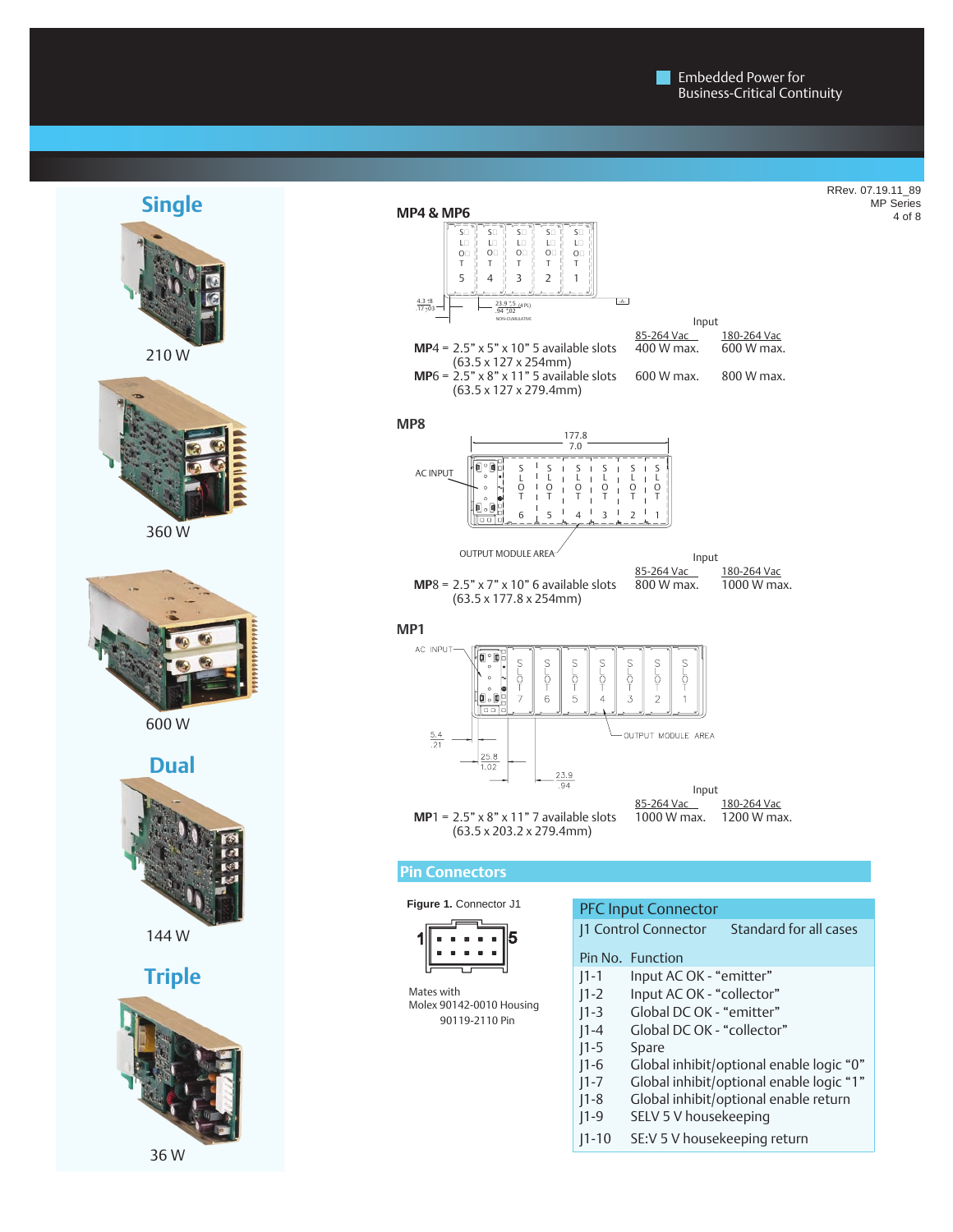### **Mechanical Drawings**

# **MP Modules**

# DC-DC Converter Output Modules

| <b>PFC Input Connector</b> |                            |                           |  |  |  |  |
|----------------------------|----------------------------|---------------------------|--|--|--|--|
|                            | Pin No. Function           |                           |  |  |  |  |
|                            | + Remote Sense             | single or dual o/p main   |  |  |  |  |
| $\overline{2}$             | Remote Margin / V. Program | single $o/p$              |  |  |  |  |
| 3                          | Margin High                | single o/p                |  |  |  |  |
| 4                          | - Remote Sense/Margin Low  | single or dual o/p main   |  |  |  |  |
| 5                          | Spare                      |                           |  |  |  |  |
| 6                          | Module, Isolated Inhibit   | single or dual $o/p$      |  |  |  |  |
|                            | Module Inhibit Return      | single or dual o/p        |  |  |  |  |
| 8                          | Current Share (SWP)        | single or dual o/p main   |  |  |  |  |
| 9                          | + Remote Sense V2          | dual o/p, single is spare |  |  |  |  |
| 10                         | - Remote Sense V2          | dual o/p, single is spare |  |  |  |  |

**Figure 4.** Connector J1



Mates with Molex 90142-0010 Housing 90119-2110 Pin

#### **Single 360 Watt**



**Dual 144 Watt**



**Single 210 Watt**



### **Single 600 Watt**

![](_page_4_Figure_15.jpeg)

![](_page_4_Figure_16.jpeg)

Rev. 07.19.11\_89 MP Series 5 of 8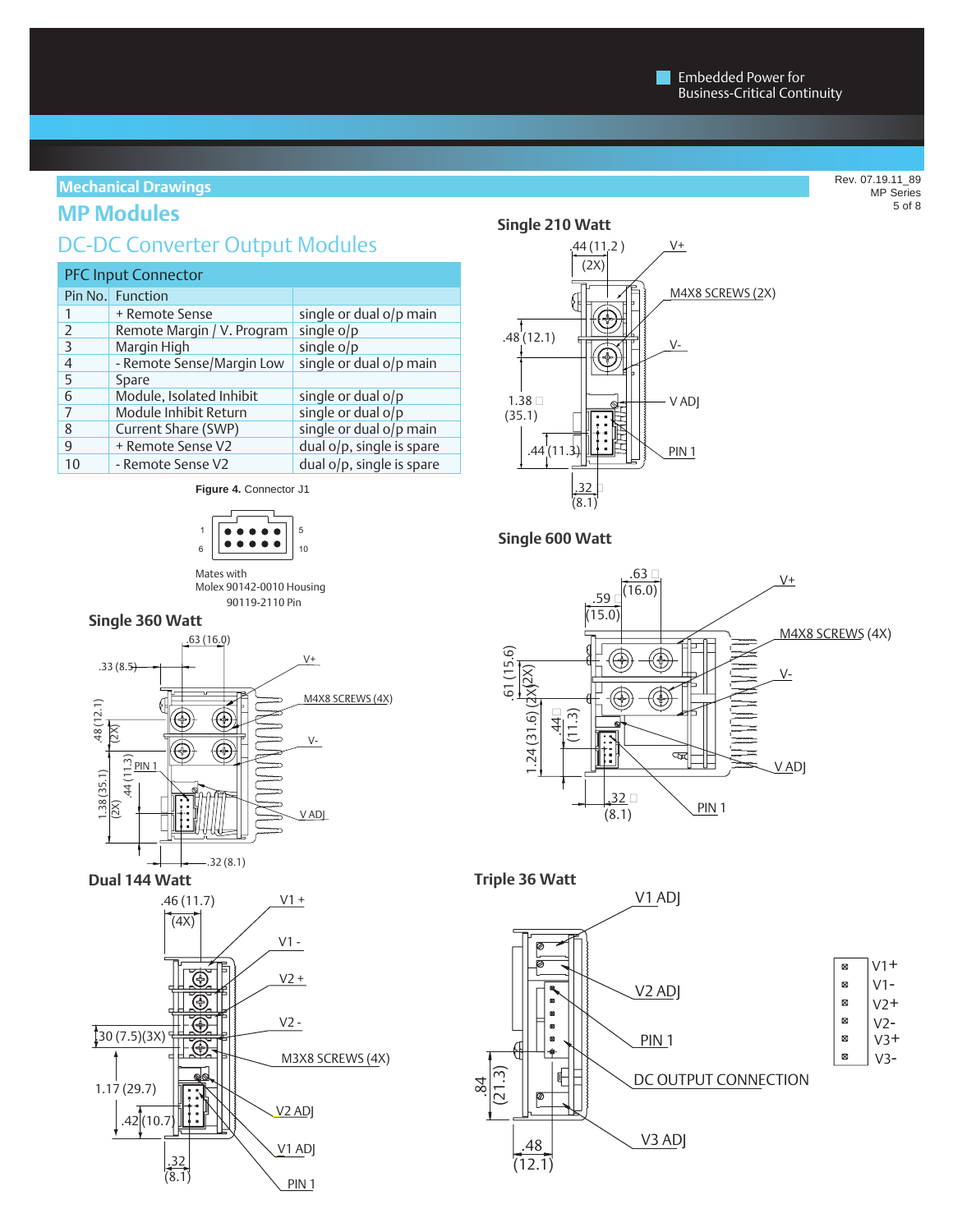## **MP Series MP4 (400/600 Watts Max) MP6 (600/800 Watts Max)**

#### 5-Inch Case Size: MP4: 2.5" x 5" x 10" (63.5mm x 127mm x 254mm) 5-Inch Case Size: MP6: 2.5" x 5" x 11" (63.5mm x 127mm x 279.4mm) Weight: MP4 Case: 2.6 lbs. • MP6 Case: 3.2 lbs. • 36 W Triple: 0.5 lb. • 210 W Single: 0.6 lb. • 360 W Single: 1.0 lb. •600 W Single: 2.0 lbs •144 W Dual: 0.6 lb

Rev. 07.19.11\_89 MP Series 6 of 8

![](_page_5_Figure_4.jpeg)

#### Notes

- 1. Input: Barrier type. Three No. 6-32 B.H. screws (0.375" centers). Max torque: 6 in-lbs. (0.67 N-m).
- 2. Control connectors: (J1 and J2) 10 position housing, gold plated contacts. Mates with Molex 90142-0010 housing with 90119-2110 crimp contacts (Molex C Grid III Series). Connector kit includes mating connector and 10 pins, Astec part #70-841-004.

D

- 3. Chassis material: aluminum with chemical film coating (conductive).
- 4. All dimensions are in millimeters and inches, and are typical.
- 5. Customer mounting -3 sides M4, bottom also includes 8-32 mounting holes. Max. penetration is 0.150" (3.8 mm). Max. torque: 5 in-lbs.
- 6. Output module connections: All single O/P modules are M4 x 8mm screws. Max. torque: 10 in-lbs.
- Dual O/P module is M3 x 8mm screws. Max. torque: 5 in-lbs. Triple O/P module is .045" square pins on .156" centers. Mates with Moelx 09-50-8063 or equivalent.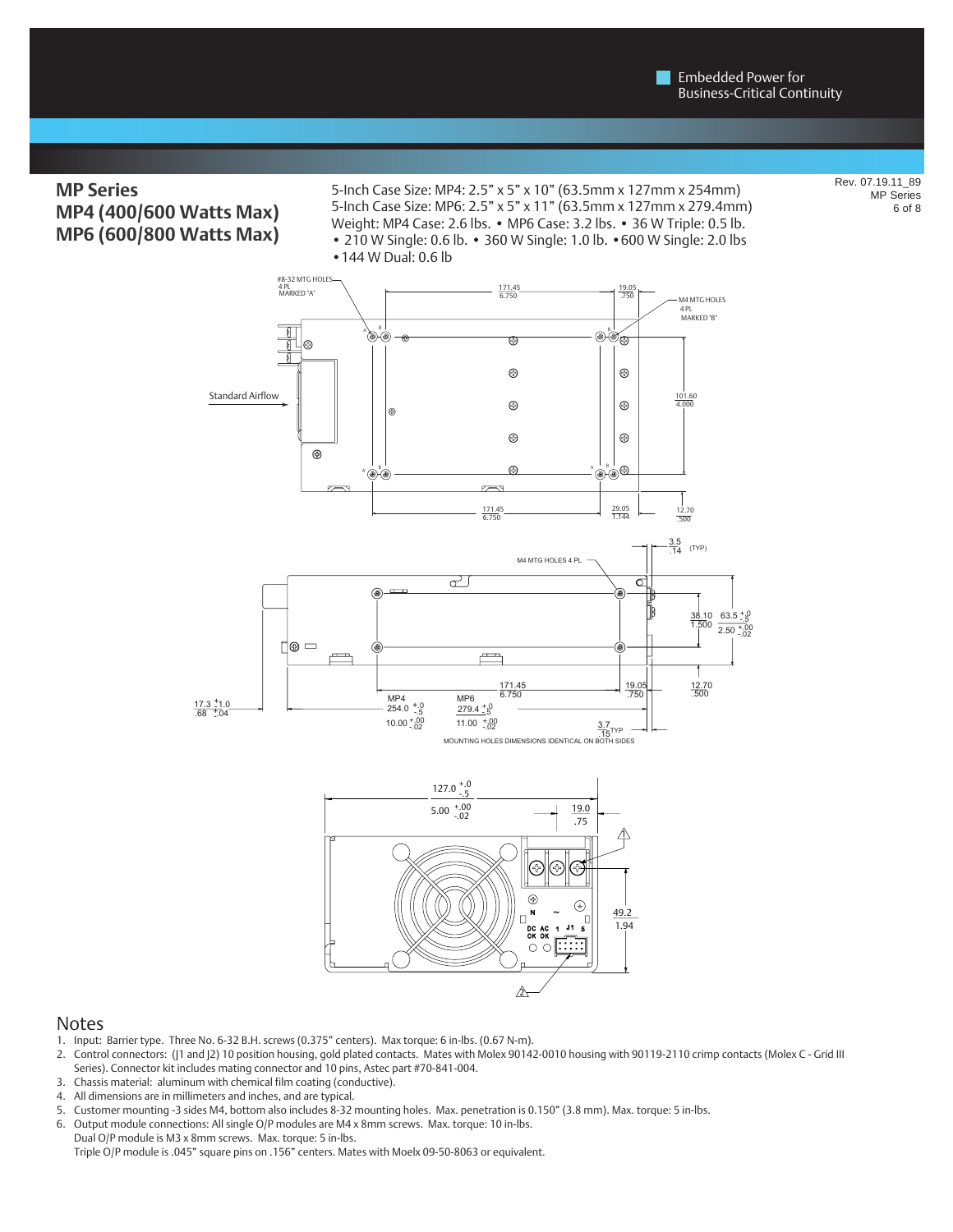# **MP Series MP8 (800/1000 Watts Max)**

7-Inch Case Size: MP8: 2.5" x 7" x 10" (63.5mm x 177.8mm x 254mm) Weight: MP8 Case: 4.1 lbs. • 36 W Triple: 0.5 lb. • 210 W Single: 0.6 lb. • 360 W Single: 1.0 lb. • 600 W Single: 2.6 lbs. • 144 W Dual: 0.6 lb.

Rev. 07.19.11\_89 MP Series 7 of 8

![](_page_6_Figure_4.jpeg)

#### **Notes**

- 1. Input: Barrier type. Three No. 6-32 B.H. screws (0.375" centers). Max torque: 6 in-lbs. (0.67 N-m).
- 2. Control connectors: (J1 and J2) 10 position housing, gold plated contacts. Mates with Molex 90142-0010 housing with 90119-2110 crimp contacts (Molex C Grid III Series). Connector kit includes mating connector and 10 pins, Astec part #70-841-004.

177.8 7.0 0.55

2

- 3. Chassis material: aluminum with chemical film coating (conductive).
- 4. All dimensions are in millimeters and inches, and are typical.
- 5. Customer mounting -3 sides M4, bottom also includes 8-32 mounting holes. Max. penetration is 0.150" (3.8 mm). Max. torque: 5 in-lbs.
- 6. Output module connections: All single O/P modules are M4 x 8mm screws. Max. torque: 10 in-lbs.

Dual O/P module is M3 x 8mm screws. Max. torque: 5 in-lbs. Triple O/P Module is .045" square pins on .156 centers. Mates with Moelx 09-50-8063 or equivalent.